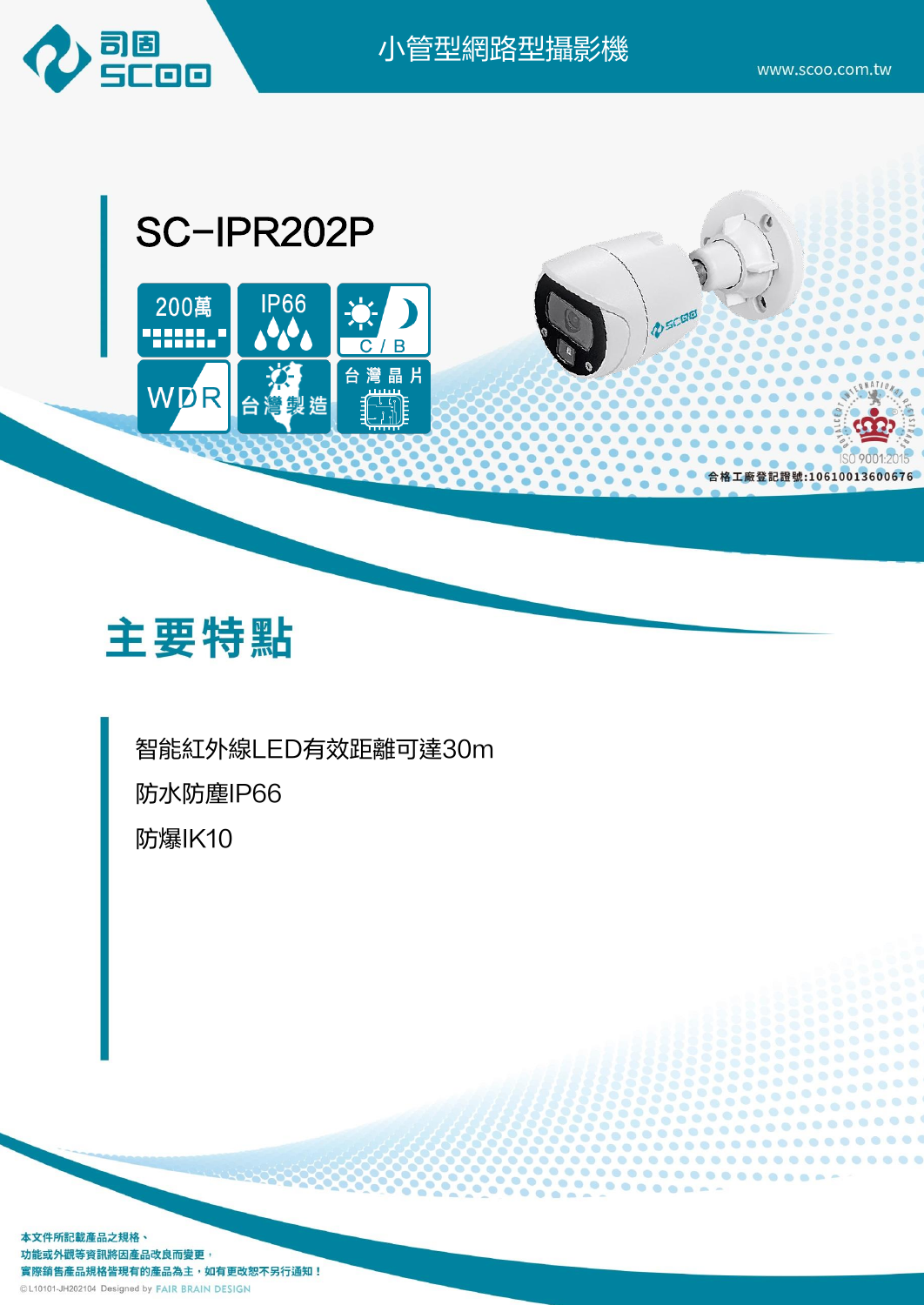

arrig

www.scoo.com.tw

| 型號         | SC-IPR202P                                                                                                                                                        |
|------------|-------------------------------------------------------------------------------------------------------------------------------------------------------------------|
| 系統         |                                                                                                                                                                   |
| <b>CPU</b> | 多媒體 SoC(系統單晶片)                                                                                                                                                    |
| Flash      | 256MB                                                                                                                                                             |
| <b>RAM</b> | 256MB                                                                                                                                                             |
| 攝影機        |                                                                                                                                                                   |
| 攝像元件       | 1/3.1" Progressive CMOS                                                                                                                                           |
| 最低照度       | 2.8mm: 0.08 lux @ F2.0 (Color); <0.005 lux @ F2.0 (B/W); 0 lux (IR on)<br>3.6mm: 0.1 lux @ F2.2 (Color): <0.005 lux @ F2.2 (B/W); 0 lux (IR on)                   |
| 有效圖素       | 1920 (H) x 1080 (V)                                                                                                                                               |
| 鏡頭         | $2.8/3.6$ mm                                                                                                                                                      |
| 電子快門       | $1/5 \sim 1/32000s$                                                                                                                                               |
| 日夜模式       | 支援                                                                                                                                                                |
| 視角         | 2.8mm: 118° (水平), 65° (垂直), 140° (對角)<br>3.6mm: 90° (水平), 49° (垂直), 106° (對角)                                                                                     |
| 寬動態        | <b>WDR Enhanced</b>                                                                                                                                               |
| LED發光體     | 2顆                                                                                                                                                                |
| 光譜距離       | 30 <sub>m</sub>                                                                                                                                                   |
| 角度範圍       | 旋轉:180°<br>傾斜:90°                                                                                                                                                 |
| 縮放功能       | ePTZ: 18x digital zoom (4x on IE plug-in, 4.5x built-in)                                                                                                          |
| 儲存         | 無縫錄製到 MicroSD/SDHC/SDXC 卡和錄製到網路附加存儲 (NAS)                                                                                                                         |
| 影像         |                                                                                                                                                                   |
| 壓縮         | H.265/H.264/MJPEG                                                                                                                                                 |
| 影格速率       | 30fps@1920 x 1080                                                                                                                                                 |
| 最大串流       | 2 video streams (Up to 7 configurable profiles)                                                                                                                   |
| 雜訊比        | 59dB                                                                                                                                                              |
| 動態範圍       | WDR支援                                                                                                                                                             |
| 影像串流       | 分辨率、質量和比特率可調,Smart Stream III                                                                                                                                     |
| 影像設定       | 影像標題和時間戳疊加、影像方向(翻轉、鏡像、旋轉 )、日/夜設置;照明器,防過 <br> 曝;白平衡、圖像調整 ( 亮度、對比度、飽和度、銳度、伽瑪曲線 ) 、去霧、<br> 3DNR; BLC、HLC、曝光控制(曝光等級、曝光時間、增益控制 )、AE速度調 <br> 節、WDR;隱私面具;預定的配置文件設置;像素計算器 |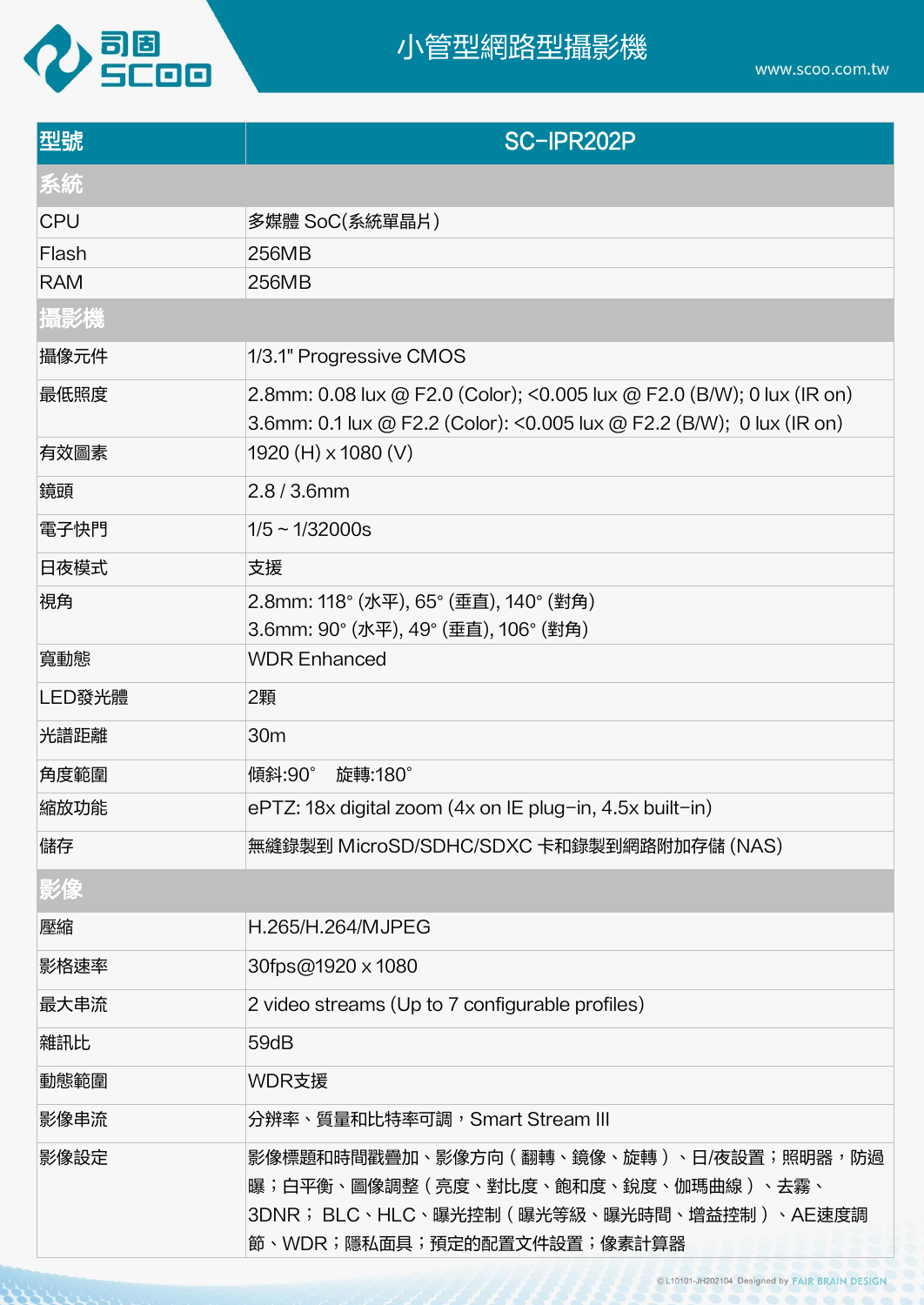

| لعالم المالي |                                                                                                                                                                        |
|--------------|------------------------------------------------------------------------------------------------------------------------------------------------------------------------|
| 網路           |                                                                                                                                                                        |
| 使用者          | 最多可10個用戶                                                                                                                                                               |
| 安全性          | 訪問列表、摘要認證、HTTPS、IEEE 802.1x、密碼保護、簽名固件<br>、用户訪問日誌、用戶帳戶管理                                                                                                                |
| 網路協定         | 802.1X, ARP, CIFS/SMB, CoS, DDNS, DHCP, DNS, FTP, HTTP, HTTPS,<br>ICMP, IGMP, IPv 4, IPv 6, NTP, PPPoE, QoS, TCP/IP, RTSP/RTP/RTCP,<br>SMTP, SNMP, SSL, TLS, UDP, UPnP |
| 網路介面         | 10 Base-T/100 BaseTX 乙太網路(RJ-45)<br>* 極度建議使用與 3P/ETL 規格相容的 Cat. 5e & Cat. 6 網路線                                                                                        |
| <b>ONVIF</b> | Profile G, S, T supported                                                                                                                                              |
| 警報           |                                                                                                                                                                        |
| 警報觸發         | 影像篡改檢測、手動觸發、移動檢測、週期性觸發、錄像通知、SD卡壽命、系統啟動                                                                                                                                 |
| 連動方式         | 使用數位輸出、HTTP、SMTP、FTP、NAS 伺服器及SD 卡的事件通知<br>透過HTTP、SMTP、FTP、NAS 伺服器及SD 卡上傳檔案                                                                                             |
| 系統介面         |                                                                                                                                                                        |
| 影像移動偵測       | 5重視窗影像移動偵測                                                                                                                                                             |
| <b>VADP</b>  | <b>Smart Motion Detection</b>                                                                                                                                          |
| 作業系統         | Microsoft Windows 8/7 Mac 10.12 (僅限Chrome)                                                                                                                             |
| 網頁瀏覽器        | Chrome 58.0或更新版本; Internet Explorer 10/11                                                                                                                              |
| 其他播放器        | VLC: 1.1.11或更新版本                                                                                                                                                       |
| 一般           |                                                                                                                                                                        |
| 連接器          | RJ-45 連接 10/100Mbps Network/PoE                                                                                                                                        |
| LED指示燈       | 電源及狀態指示燈                                                                                                                                                               |
| 電源           | IEEE 802.3af Class 0 PoE, DC 12V<br>(支持同時電源冗餘)                                                                                                                         |
| 功耗           | PoE: Max. 6.49W/4W (IR on/off)<br>DC 12V: Max. 5.1W/3.4W (IR on/off)                                                                                                   |
| 安全認證         | EMC: CE (EN55032 Class A, EN55035), FCC (FCC Part 15 Subpart B                                                                                                         |
|              | Class A), ICES-003 issue 7, RCM (AS/NZS CISPR 32 Class A), VCCI<br>(VCCI-CISPR 32 Class A);            Safety : UL (UL62368-1), CB (IEC/EN 62368-                      |

1, IEC/EN 62471,IEC/EN 60950-22); IA: BIS (IS13252):BSMI